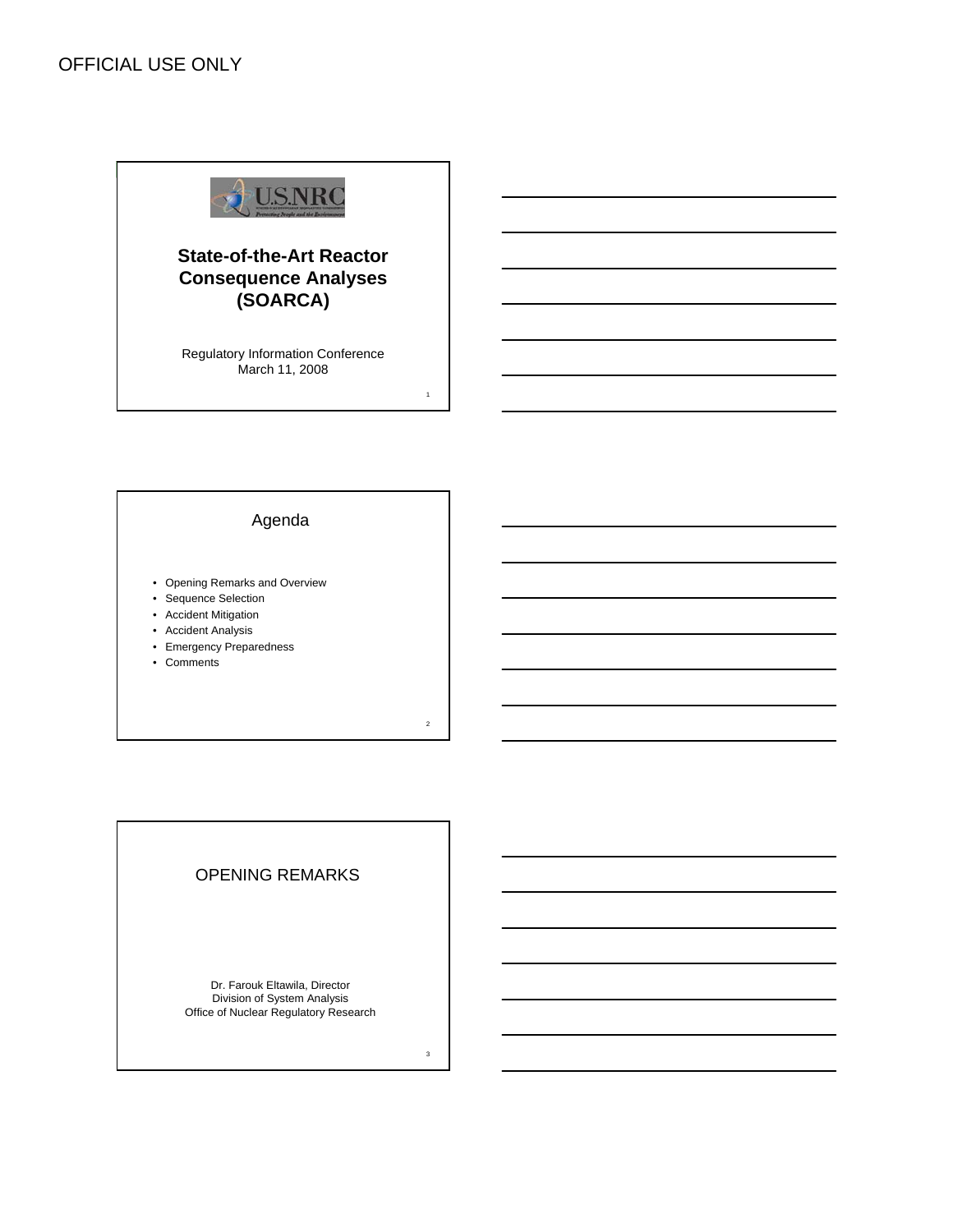#### **Overview**

- State-of-the-art more realistic evaluation of severe accident progression, radiological releases and offsite consequences
- Integrated and consistent analysis of pilot plants (Peach Bottom, Surry) for important sequences (e.g., SBO, ISLOCA) subject to probabilistic considerations
- Account for plant design and operational improvements, credit existing and newly developed mitigative measures and site specific emergency plans

|                                   | Plant Design and Operations                                                                                 | Severe Accident<br>Phenomenology                                                                                                  | Emergency<br>Planning                          |
|-----------------------------------|-------------------------------------------------------------------------------------------------------------|-----------------------------------------------------------------------------------------------------------------------------------|------------------------------------------------|
| 1982<br>Sandia<br>Siting<br>Study | Total CDF:<br>1x10 <sup>-4</sup> /yr to 1x10 <sup>-5</sup> /yr                                              | Alpha Mode Failure<br>Direct Containment Heating<br>Conservative Accident<br>Progression - Large and fast<br>radiological release | Generic (including<br>bounding) EP<br>modeling |
| 2008<br><b>SOARCA</b>             | Improved Plant Performance<br>Total CDF:<br>1x10-5/yr to 1x10-6/yr<br><b>Additional Mitigative Measures</b> | Alpha Mode Failure is remote<br>& speculative<br>DCH resolved<br>Realistic accident progression<br>analysis                       | <b>Improved Site Specific</b><br>EP Modeling   |





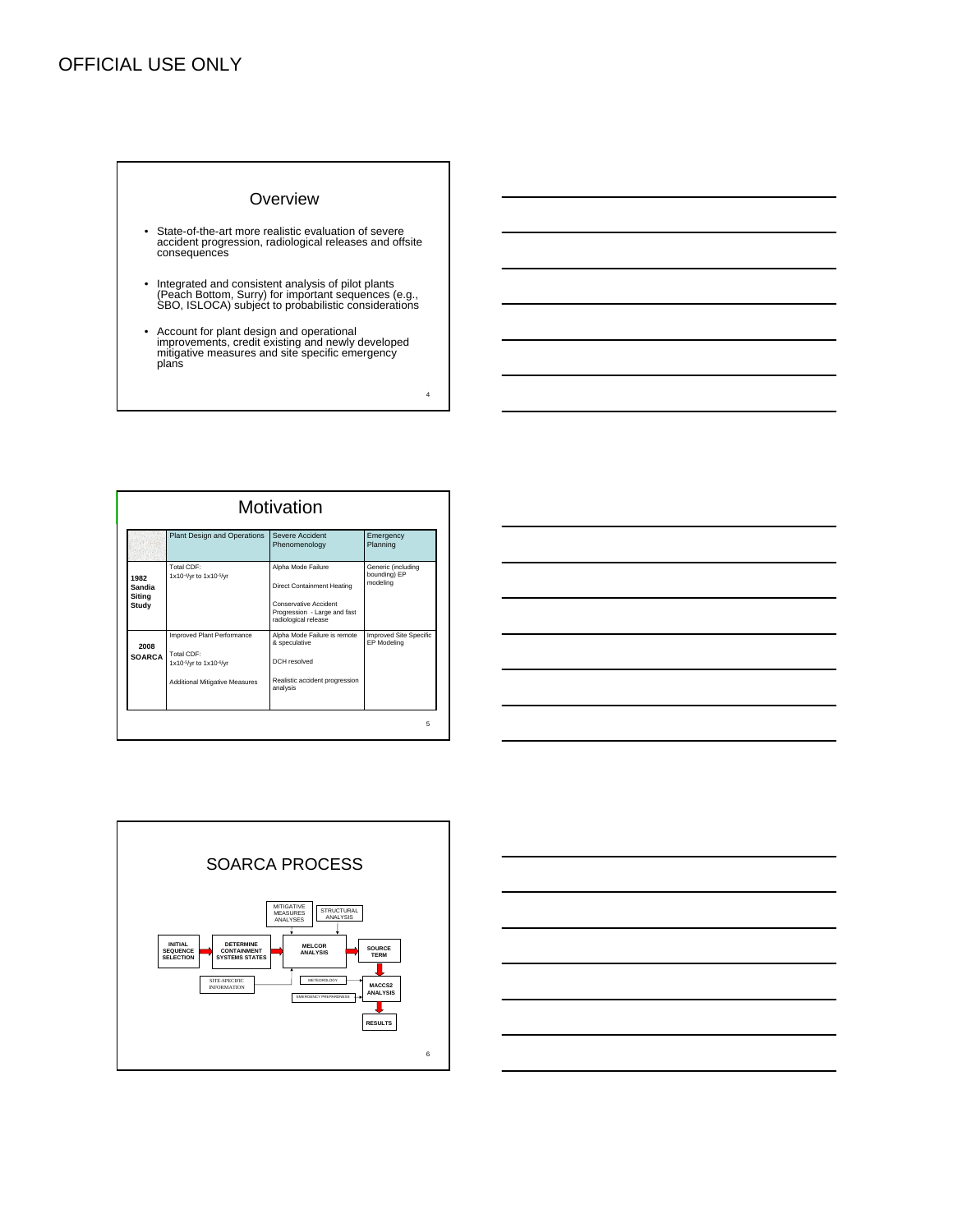#### SEQUENCE SELECTION

Richard Sherry, Senior Risk Analyst Division of Risk Analysis Office of Nuclear Regulatory Research

### Sequence Selection Process

- Full Power Operation
- Internal Initiated Events
	- SPAR model results
	- Comparison with licensee PRA Discussions with licensee staff
	-
- External Initiated Events
	- Review of prior analyses
		- IPEEE NUREG-1150
	- Discussions with licensee staff

## Sequence Groups

- Group core damage sequences that have similar initiating events, Sequence timing and equipment unavailability
- Initial Screening
	- CDF Initiating Events CDF  $\geq$  1E-7
	- Sequences with CDF  $\geq$  1E-8
- Sequences Evolution Identify and evaluate dominant cutsets (~90% of CDF)
- Scenario grouping
- Sequences refined by external events and mitigative measures

9

7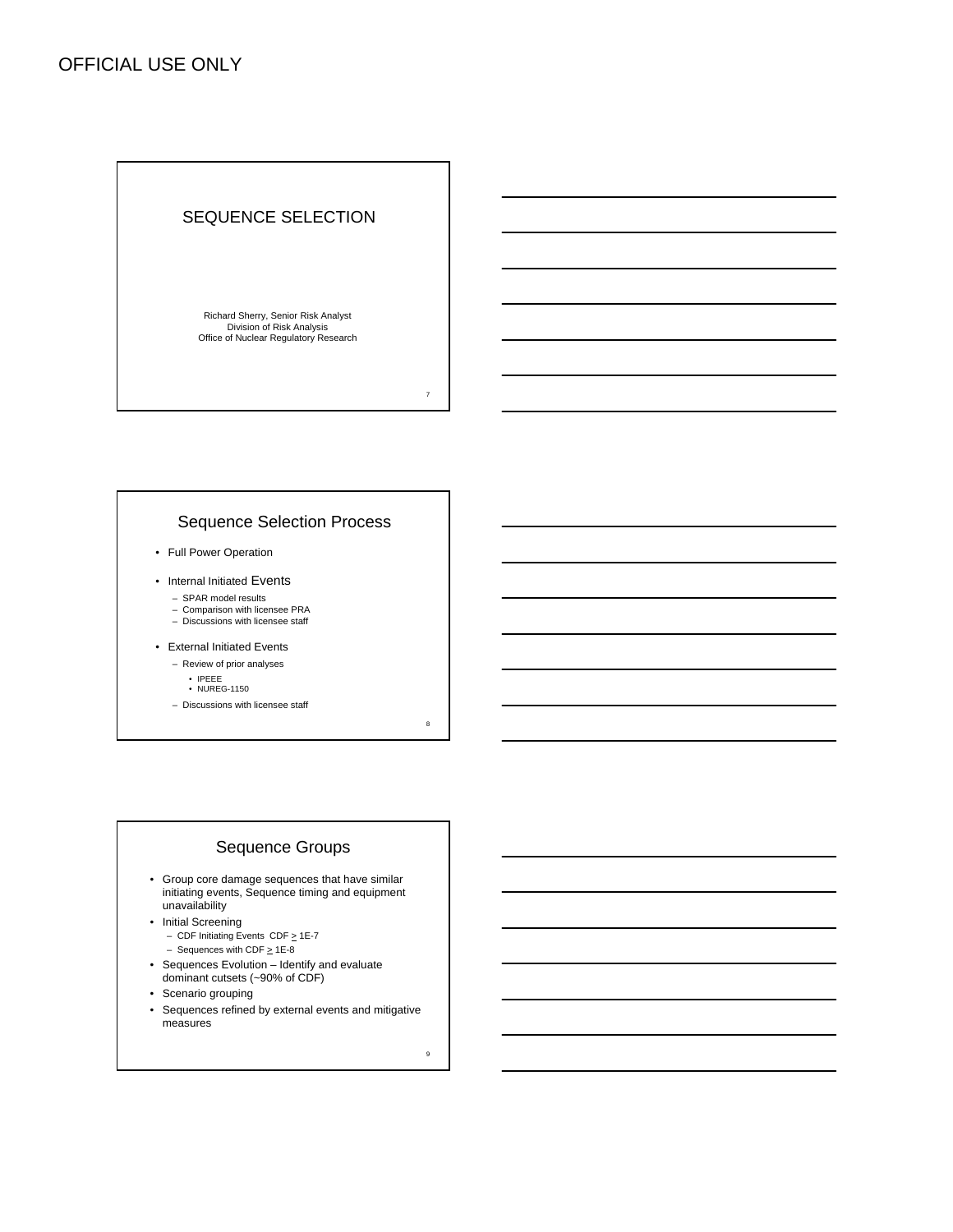# Final Sequence Groups

- Screen in sequence groups with group CDF  $\geq 10 - 6$ /RY - or -
- Containment bypass sequence groups with group CDF  $\geq 10-7/RY$

10

#### Containment Systems Availability

- Availability of engineered systems that can impact post-core damage containment accident progression, containment failure and radionuclide release and not considered in Level 1 core damage SPAR model
- Surry and Peach Bottom
	- Availability of containment systems based on support system status
- Sequoyah
	- Availability of containment systems determined using extended Level 1 SPAR model

11

## Sequence Groups Peach Bottom Atomic Power Station

- Peach Bottom Internal Events – None (Dominant below the screening threshold was SBO)
- Peach Bottom External Events (Seismic) – Long Term SBO (RCIC available early) (1x10<sup>-6</sup> to 5x10<sup>-6</sup> /yr)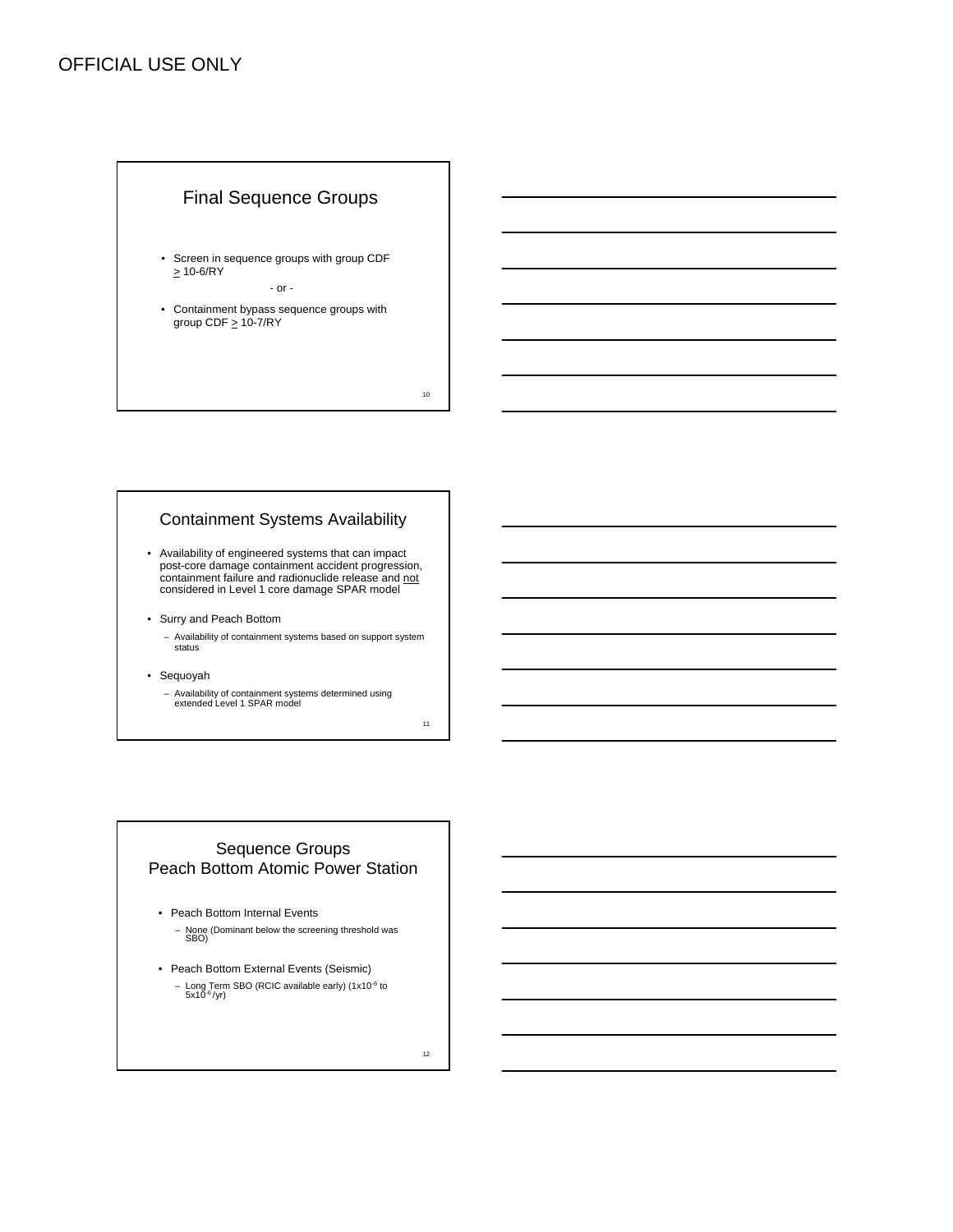# Sequence Groups Surry Power Station

- Surry Internal Events
	- $-$  ISLOCA (7x10-7/yr)
	- $-$  SGTR (5x10<sup>-7</sup>/yr)
- Surry External Events (Seismic)
	- Long-term SBO (TD-AFW available early) (1x10-5 to 2x10-5/yr)
	- Short-term SBO (TD-AFW failed) (1x10-6 to 2x10-6/yr)

13

## MITIGATIVE MEASURES

Robert Prato, Senior Program Manager Division of System Analysis Office of Nuclear Regulatory Research

14

### Mitigative Measures Analysis

- Qualitative, sequence-specific systems and operational analyses
	- Licensee identified mitigative measures from EOPs, SAMGs
	- Other applicable severe accident guidelines
- Input into the MELCOR analyses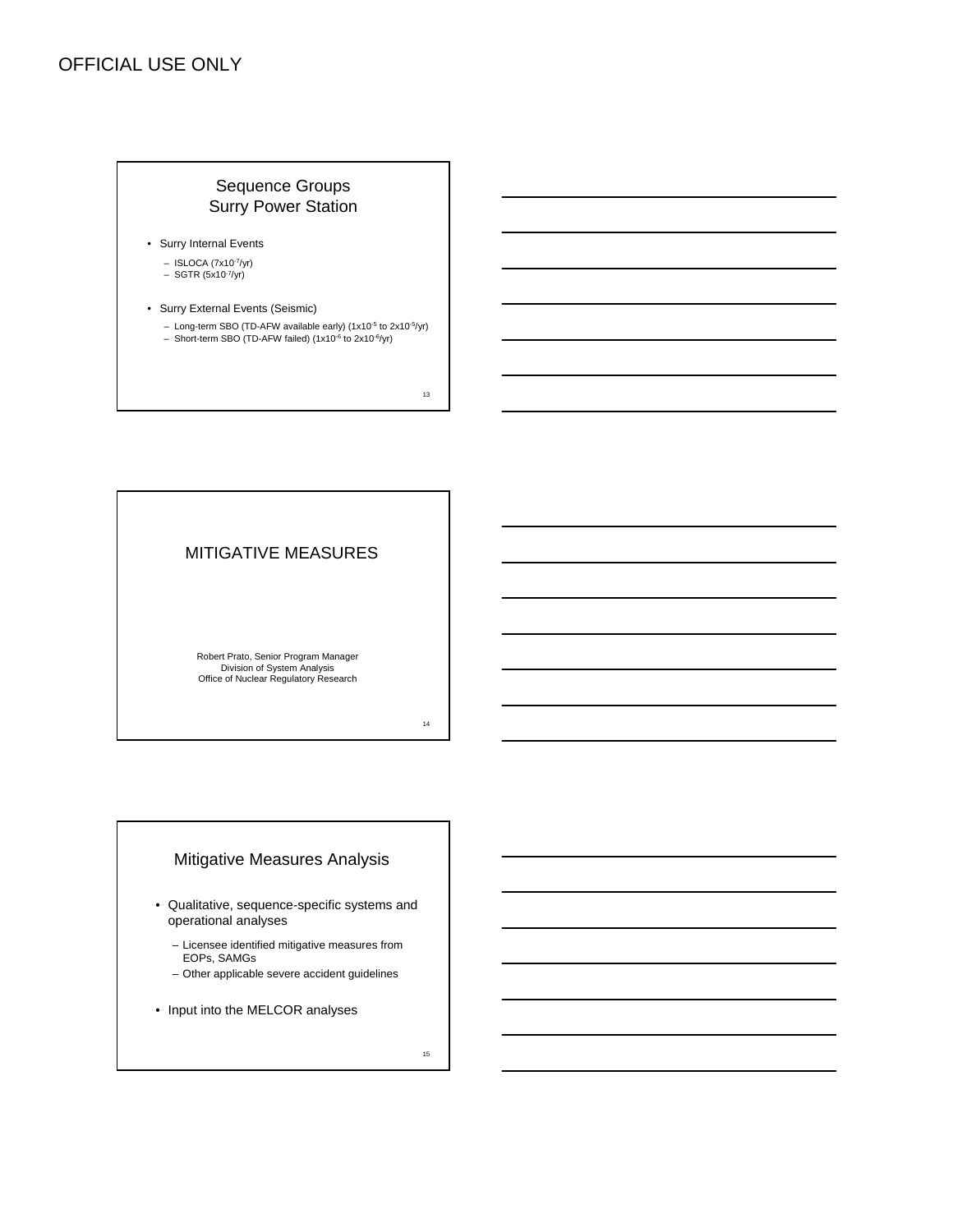#### Mitigative Measures Analysis Process

- Consider all mitigative measures
- Conduct sensitivity analyses to assess the effectiveness of different mitigative measures

16

#### Mitigative Measures Analysis Process

- For each sequence grouping, identify the potential failure mechanisms and determine available mitigative measures
- Perform a system and an operational analysis based on the initial conditions and anticipated subsequent failures
- Determine the anticipated availability, capability and the time to implementation (e.g., TSC activation)
- MELCOR used to determine the effectiveness of the mitigative measures based on capability and estimated time of implementation

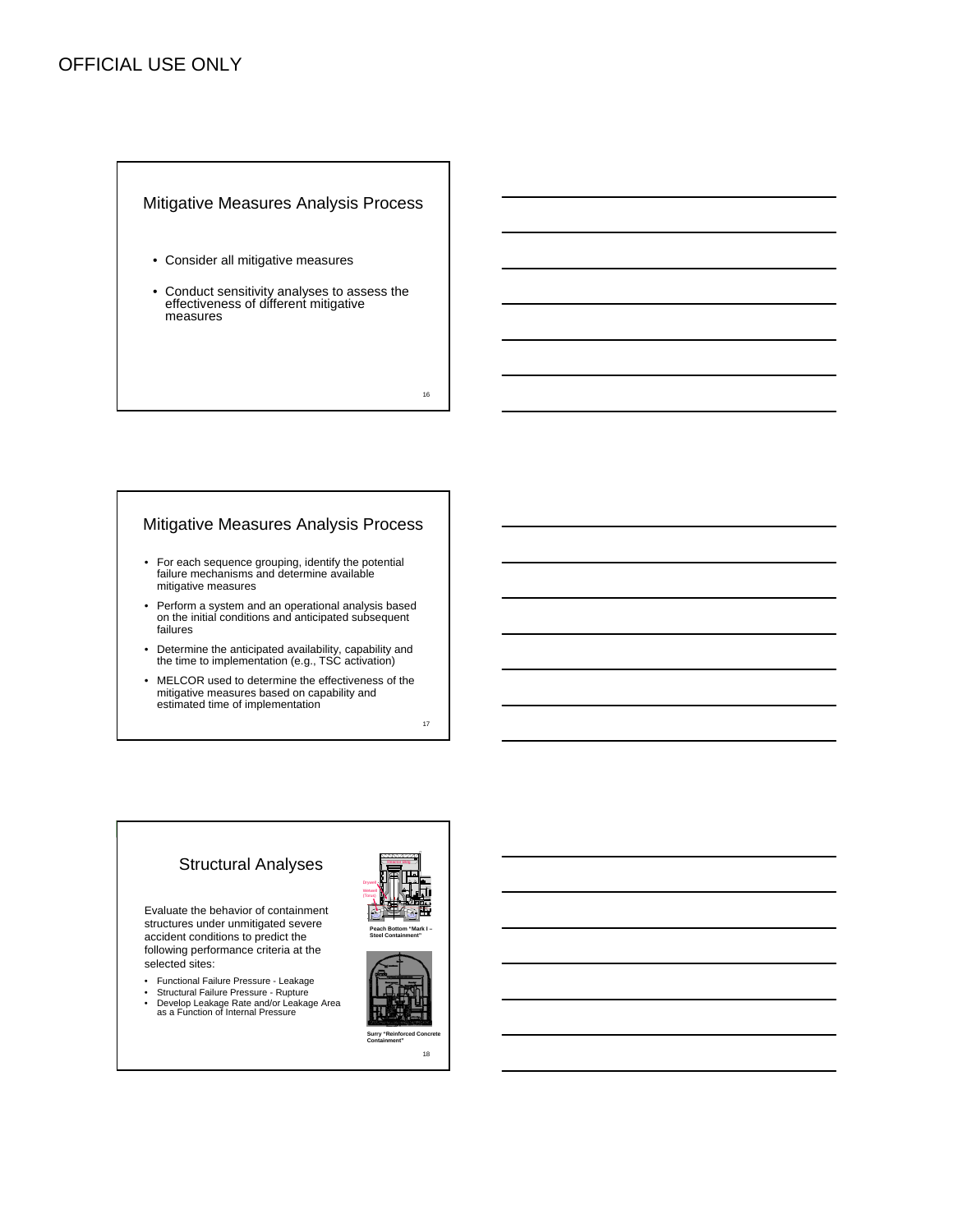# Peach Bottom LTSBO

- Effectiveness of Mitigative Measures
	- $-$  Batteries were available for  $\sim$  4 hours
	- RCIC automatically started and prevented loss of RCS inventory
	- Operator, by procedure, depressurizes at ~ 1 hr
	- Portable power supply ensures long-term DC to hold SRV open and provide level indication (allow management of RCIC)

19

## Surry LTSBO

- Dominant containment dominant failure mode is leakage from cracking around the Equipment and/or Personnel Hatches
- Effectiveness of Mitigative Measures
	- Batteries were available for  $\sim$  8 hours
	- TDAFW Pump automatically starts to makeup to the SGs
	- SG PORVs operable on DC power for 100 F/hr RCS cooldown
	- Portable power supply ensures long-term DC to provide level indication (allow management of TDAFW)
	- Portable pump provided make up for RCP seal cooling

20

# Surry STSBO

- Dominant containment dominant failure mode is leakage from cracking (9 in<sup>2</sup>) around the Equipment and/or Personnel Hatches
- Effectiveness of Mitigative Measures
	- AC and DC power are unavailable Mechanical failure of TDAFW Pump, fails to start
	-
	- No instrumentation or RCS makeup
	- Portable pump provided containment spray within 8 hours (spray operation terminated @ 15 hours)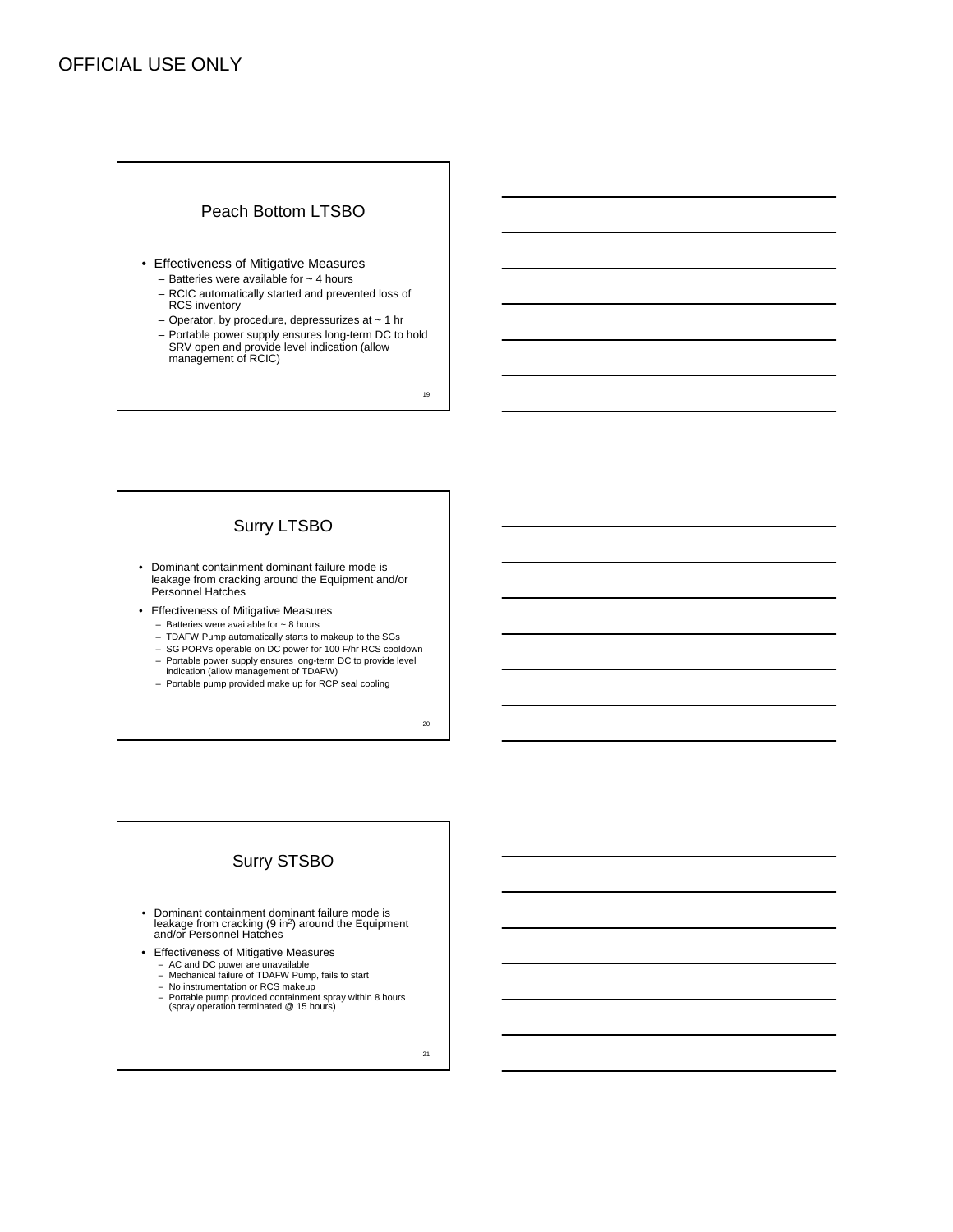# Surry SGTR

- Effectiveness of Mitigative Measures
	- All ac and dc power supplies were available
	- All instrumentation was available
	- Plant response
		- HPI, AFW initiate
		- Turbine stop valves close
		- Steam dump valves throttle and close

22

SEQUENCE ANALYSIS Randall Gauntt, Project Manager Sandia National Laboratories

23

# EMERGENCY PREPAREDNESS

Randolph Sullivan, CHP Office of Nuclear Security and Incident Response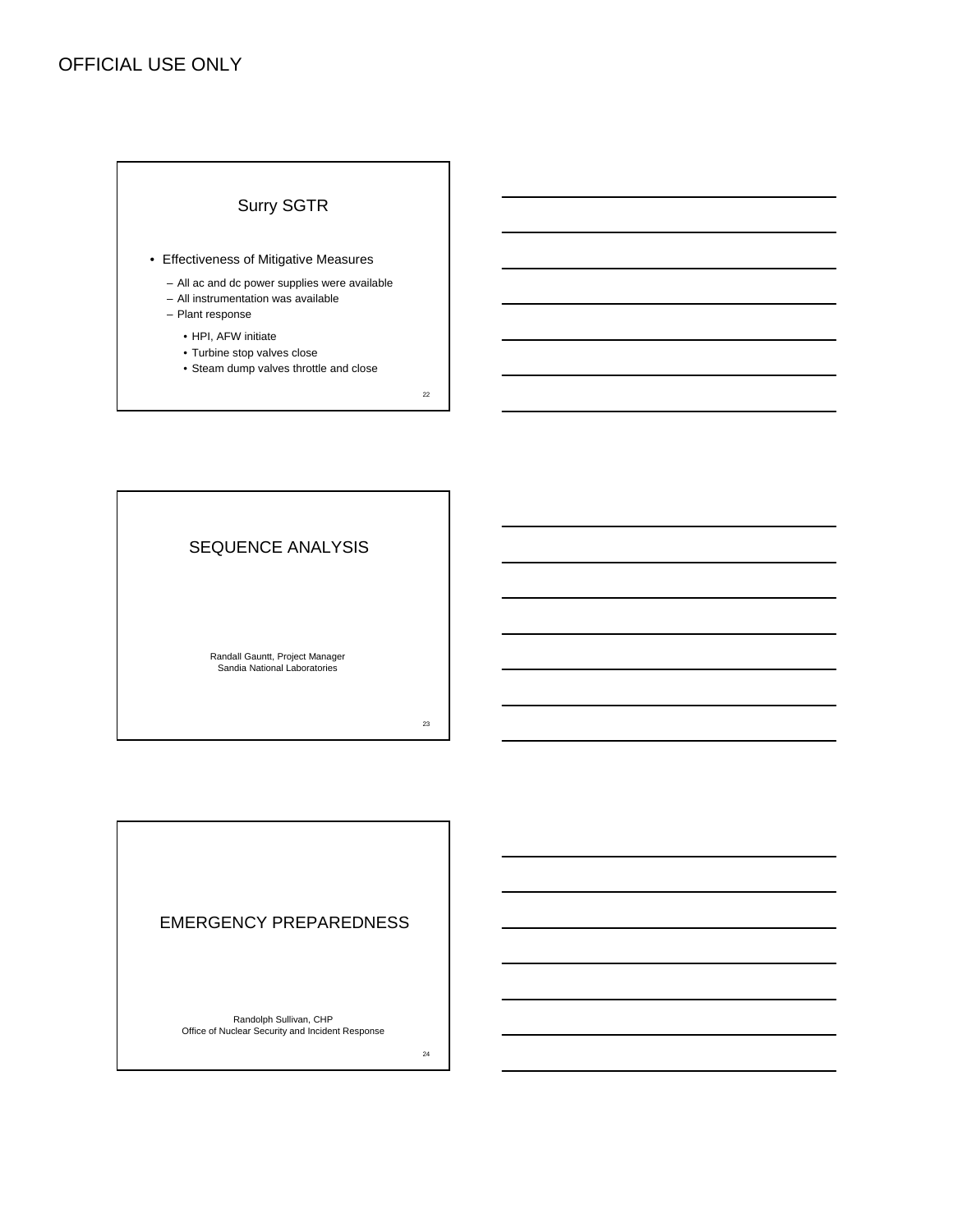

#### Assumptions

- Emergency plans will be implemented
- The public will largely obey direction from officials
- Emergency workers will implement plans

26

## Technical Basis

- Site, State and local emergency plans
- Site emergency classification procedures – Aligned with accident progression from MELCOR
- State/local protective action procedures
	- Precautionary protective actions modeled
- Evacuation Time Estimate (ETE)
- Oak Ridge Evacuation Modeling System for evacuation beyond EPZ (if necessary)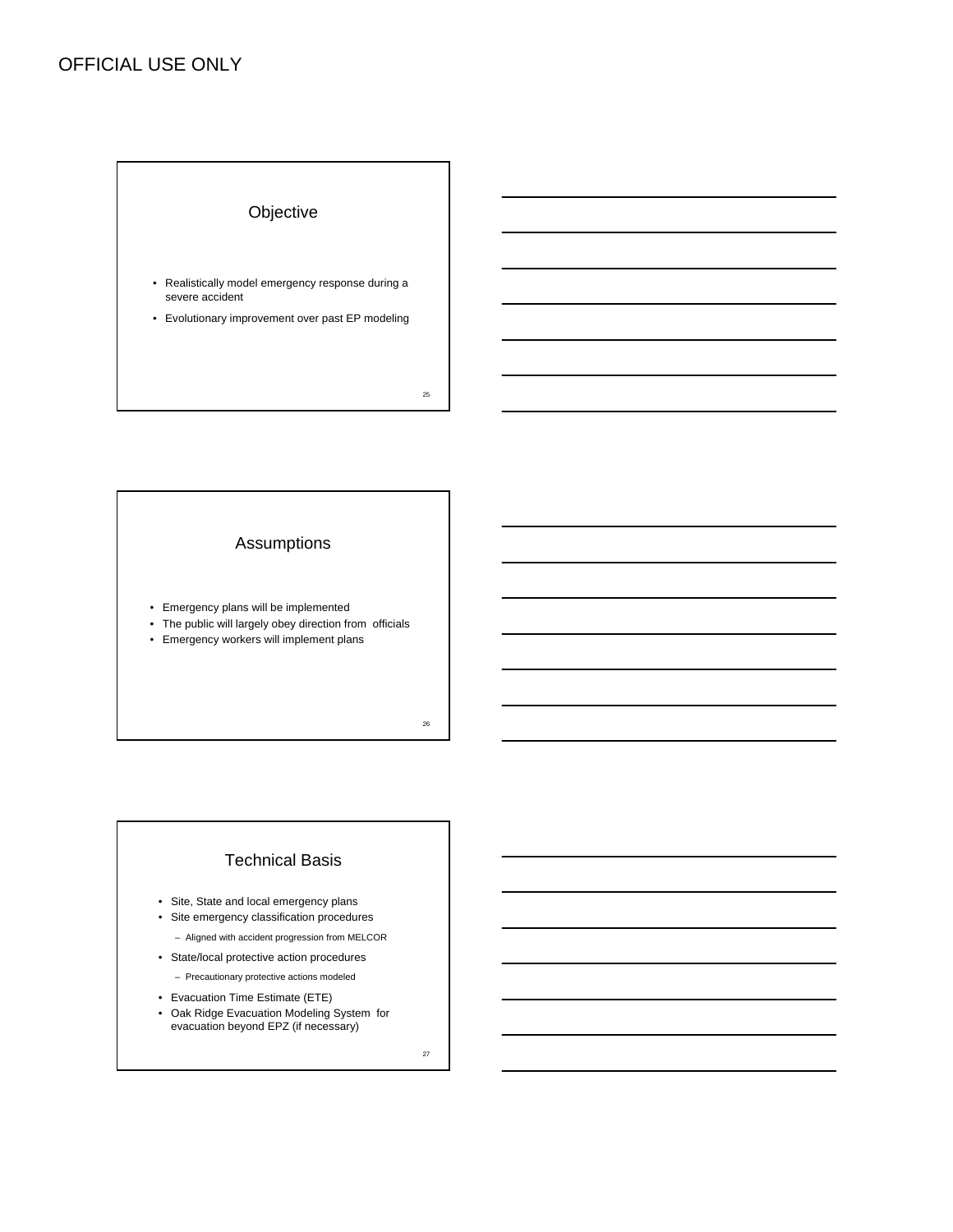



- Non-evacuating (0.5%)
- Shadow evacuation (10%)

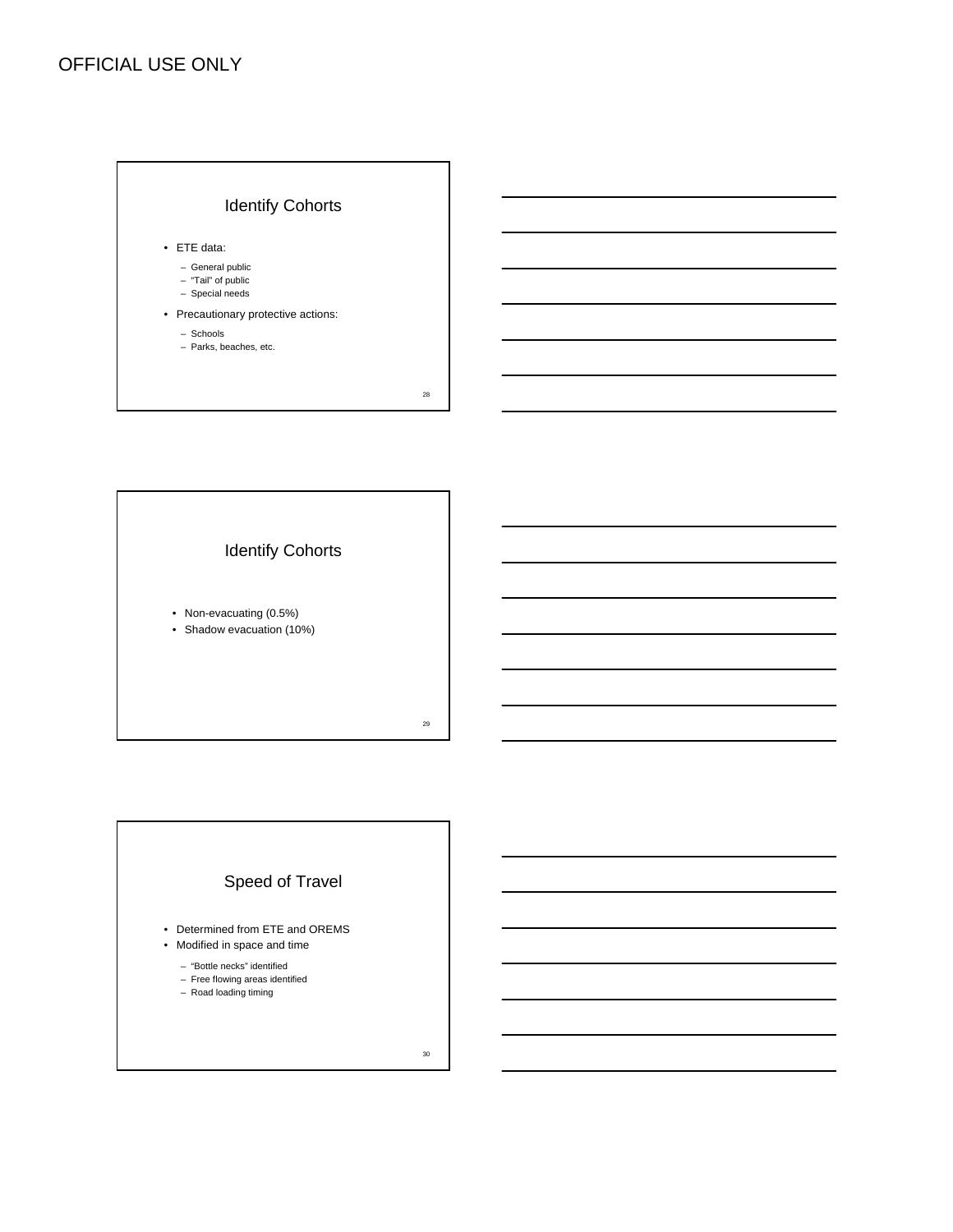

# Example Accident

- Long Term Station Blackout scenario
- General Emergency is declared about 2 hours after loss of all A/C power
	- Evacuation starts at General Emergency
	- No precautionary evacuation of schools (Site specific decision)